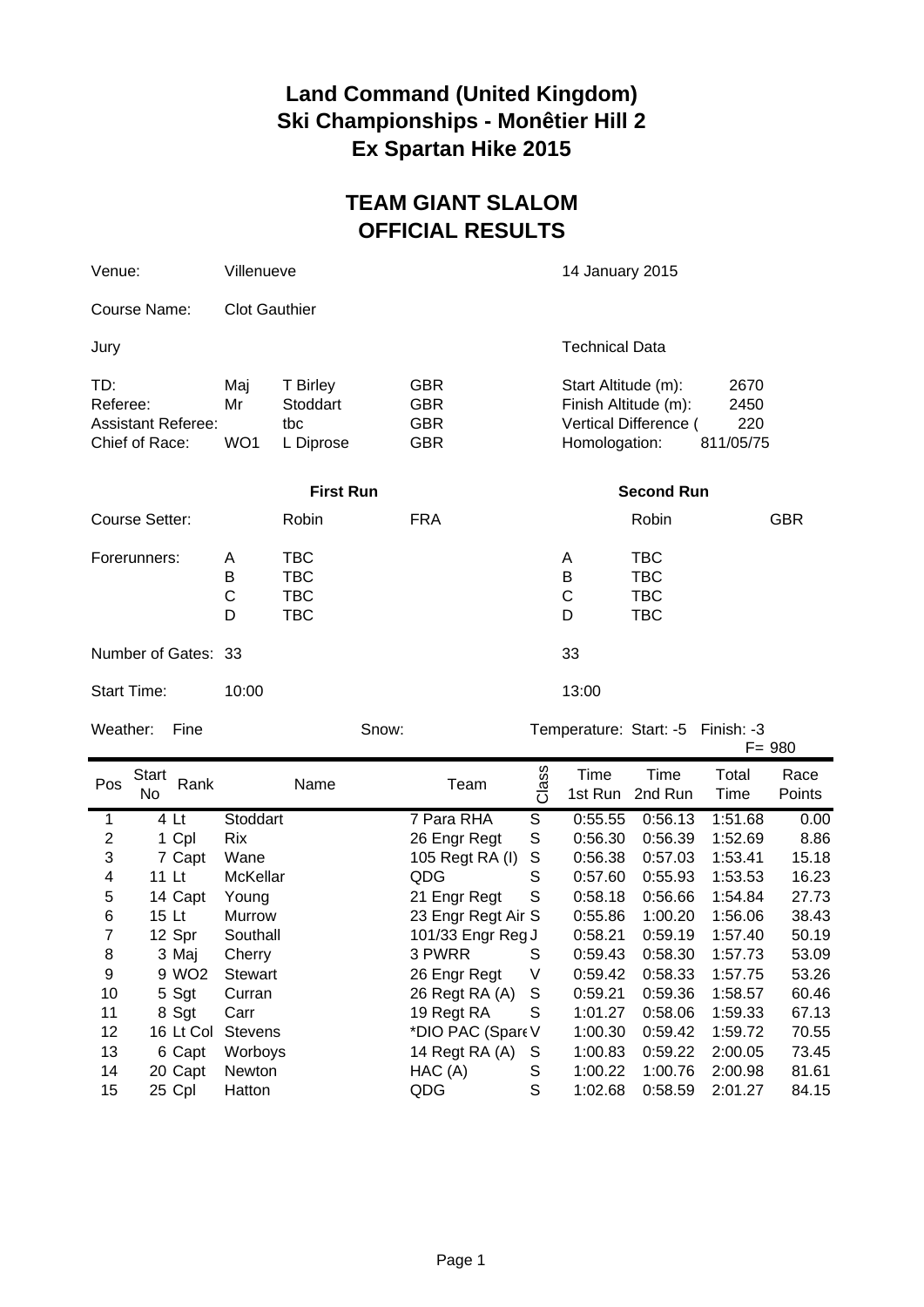| Pos | <b>Start</b><br>Rank | Name              | Team                | Class       | Time    | Time    | Total   | Race   |
|-----|----------------------|-------------------|---------------------|-------------|---------|---------|---------|--------|
|     | No                   |                   |                     |             | 1st Run | 2nd Run | Time    | Points |
| 16  | 18 Sgt               | Price             | 19 Regt RA          | V           | 1:00.70 | 1:00.70 | 2:01.40 | 85.29  |
| 17  | 17 Cpl               | Franklin          | *42 Engr Regt (SS   |             | 1:00.53 | 1:01.50 | 2:02.03 | 90.82  |
| 18  | 24 Bdr               | Langley           | 1 RHA               | S           | 1:01.76 | 1:00.66 | 2:02.42 | 94.24  |
| 19  | 13 Bdr               | Bannon            | 32 Regt RA          | $\mathbb S$ | 1:03.56 | 0:59.13 | 2:02.69 | 96.61  |
| 20  | 30 Lt                | Touton            | 1 RHA               | F           | 1:01.85 | 1:01.23 | 2:03.08 | 100.04 |
| 21  | 21 Spr               | Dewing            | 23 Engr Regt Air S  |             | 1:02.17 | 1:01.21 | 2:03.38 | 102.67 |
| 22  | 28 Tpr               | Alhadeff          | HAC (A)             | <b>SR</b>   | 1:02.71 | 1:01.30 | 2:04.01 | 108.20 |
| 23  | 22 Ocdt              | Dodd              | <b>SUOTC</b>        | <b>FJR</b>  | 1:02.42 | 1:01.81 | 2:04.23 | 110.13 |
| 24  | 19 Lt                | Anthony           | 19 Regt RA          | S           | 1:03.77 | 1:01.23 | 2:05.00 | 116.88 |
| 25  | 37 Gnr               | Wheeler           | 1 RHA               | J           | 1:04.12 | 1:01.36 | 2:05.48 | 121.10 |
| 26  | 41 Cpl               | Bason             | 3 RSME              | S           | 1:04.30 | 1:01.91 | 2:06.21 | 127.50 |
| 27  | 35 Ocdt              | Innes             | <b>SUOTC</b>        | <b>SR</b>   | 1:03.51 | 1:03.14 | 2:06.65 | 131.36 |
| 28  | 32 Spr               | Lewis             | 39 Engr Regt        | S           | 1:04.40 | 1:03.01 | 2:07.41 | 138.03 |
| 29  | 26 Spr               | Peebles           | 22 Engr Regt        | $\mathbb S$ | 1:05.89 | 1:02.58 | 2:08.47 | 147.33 |
| 30  | 50 Lt                | Poppleton         | QDG                 | $\mathbb S$ | 1:05.37 | 1:03.45 | 2:08.82 | 150.40 |
| 31  | 51 Spr               | Saw               | 22 Engr Regt        | J           | 1:04.82 | 1:04.23 | 2:09.05 | 152.42 |
| 32  | 33 Bdr               | Wilkes            | 26 Regt RA (A)      | $\mathbb S$ | 1:06.16 | 1:03.25 | 2:09.41 | 155.58 |
| 33  | 40 Lt                | Jee               | 3 RHA               | $\mathbb S$ | 1:06.89 | 1:03.22 | 2:10.11 | 161.72 |
| 34  | 29 Lt                | Woods             | 36 Engr Regt        | S           | 1:05.53 | 1:04.70 | 2:10.23 | 162.78 |
| 35  | 36 Capt              | <b>Bradshaw</b>   | HAC(A)              | <b>VR</b>   | 1:05.18 | 1:05.09 | 2:10.27 | 163.13 |
| 36  | 27 Sgt               | Martin            | HAC(A)              | <b>SR</b>   | 1:06.81 | 1:03.51 | 2:10.32 | 163.57 |
| 37  | 23 Capt              | <b>Birtwistle</b> | 26 Engr Regt        | F           | 1:06.43 | 1:04.03 | 2:10.46 | 164.80 |
| 38  | 61 Gnr               | Richards          | 3 RHA               | J           | 1:05.63 | 1:05.35 | 2:10.98 | 169.36 |
| 39  | 54 Cpl               | Addy              | 3 RHA               | S           | 1:05.35 | 1:05.76 | 2:11.11 | 170.50 |
| 40  | 49 Bdr               | Taylor            | 26 Regt RA (A)      | S           | 1:06.72 | 1:04.54 | 2:11.26 | 171.82 |
| 41  | 56 LCpl              | Sadler-Smith      | 23 Engr Regt Air S  |             | 1:05.84 | 1:05.72 | 2:11.56 | 174.45 |
| 42  | 60 Lt                | <b>Bass</b>       | 36 Engr Regt        | S           | 1:05.36 | 1:06.31 | 2:11.67 | 175.41 |
| 43  | 59 Lt                | McKechnie         | QDG                 | S           | 1:06.62 | 1:05.10 | 2:11.72 | 175.85 |
| 44  | 63 Gnr               | Westall           | 14 Regt RA (I)      | $\mathbb S$ | 1:06.91 | 1:05.21 | 2:12.12 | 179.36 |
| 45  | 31 Sgt               | Cilliers          | 3 RSME              | V           | 1:07.22 | 1:04.97 | 2:12.19 | 179.98 |
| 46  | 69 Cpl               | Justice           | 1 MP Bde HC (A S    |             | 1:06.27 | 1:05.92 | 2:12.19 | 179.98 |
| 47  | 2 Gnr                | Inman             | 14 Regt RA Ladi(F   |             | 1:10.26 | 1:02.00 | 2:12.26 | 180.59 |
| 48  | 45 Spr               | Ward              | 39 Engr Regt        | S           | 1:06.57 | 1:06.80 | 2:13.37 | 190.33 |
| 49  | 38 Gnr               | Plummer           | 32 Regt RA          | S           | 1:08.84 | 1:04.61 | 2:13.45 | 191.03 |
| 50  | 75 LCpl              | Simner            | 3 Para              | S           | 1:06.63 | 1:06.89 | 2:13.52 | 191.65 |
| 51  | 57 Gnr               | Atherton          | 7 Para RHA          | S           | 1:06.74 | 1:07.63 | 2:14.37 | 199.11 |
| 52  | 55 Lt                | Murphy            | 14 Regt RA (A)      | S           | 1:08.45 | 1:06.03 | 2:14.48 | 200.07 |
| 53  | 64 Pte               | Durkin            | 3 Para              | S           | 1:07.17 | 1:07.60 | 2:14.77 | 202.62 |
| 54  | 42 Capt              | Litchfield        | 19 Regt RA          | S           | 1:09.15 | 1:05.89 | 2:15.04 | 204.99 |
| 55  | 48 2 Lt              | Geering           | 26 Regt RA (A)      | F           | 1:06.40 | 1:11.22 | 2:17.62 | 227.63 |
| 56  | 66 Gnr               | <b>Thwaites</b>   | 14 Regt RA (A)      | $\mathbb S$ | 1:10.29 | 1:07.41 | 2:17.70 | 228.33 |
| 57  | 68 Spr               | Hudson            | 22 Engr Regt        | J           | 1:10.32 | 1:09.82 | 2:20.14 | 249.74 |
| 58  | 73 Ocdt              | Casebow           | <b>OUOTC Ladies</b> | <b>JFR</b>  | 1:09.65 | 1:10.83 | 2:20.48 | 252.72 |
| 59  | 79 Tpr               | Moses             | HAC (B) HC          | <b>SR</b>   | 1:11.25 | 1:10.01 | 2:21.26 | 259.57 |
| 60  | 58 Ocdt              | Smalley           | <b>OUOTC Ladies</b> | <b>JFR</b>  | 1:10.81 | 1:11.71 | 2:22.52 | 270.62 |
| 61  | 74 LCpl              | <b>Breeden</b>    | *26 Engr Regt (SS   |             | 1:12.86 | 1:10.85 | 2:23.71 | 281.07 |
| 62  | 62 2 Lt              | Holliday          | 26 Regt RA (B)      | - F         | 1:13.52 | 1:10.21 | 2:23.73 | 281.24 |
| 63  | 85 Spr               | Rigden            | 21 Engr Regt        | J           | 1:12.33 | 1:12.40 | 2:24.73 | 290.02 |
| 64  | 91 Pte               | Kelman            | 3 Para              | S           | 1:12.30 | 1:13.06 | 2:25.36 | 295.54 |
| 65  | 76 Gnr               | Smith             | 7 Para RHA          | SN          | 1:15.02 | 1:11.08 | 2:26.10 | 302.04 |
| 66  | 94 Spr               | Head              | 101/33 Engr Reg S   |             | 1:12.76 | 1:14.85 | 2:27.61 | 315.29 |
| 67  | 88 Tpr               | Parsons           | **HAC (Snow Bu FR   |             | 1:14.68 | 1:14.99 | 2:29.67 | 333.36 |
| 68  | 52 Pte               | <b>Backler</b>    | 3 PWRR              | <b>SR</b>   | 1:10.05 | 1:20.26 | 2:30.31 | 338.98 |
| 69  | 112 Spr              | Watson            | 101/33 Engr Reg SN  |             | 1:15.15 | 1:15.90 | 2:31.05 | 345.47 |
| 70  | 86 Spr               | Millard           | 36 Engr Regt        | S           | 1:15.57 | 1:15.72 | 2:31.29 | 347.58 |
| 71  | 96 Spr               | Wilkinson         | *22 Engr Regt (SJ   |             | 1:16.68 | 1:15.99 | 2:32.67 | 359.69 |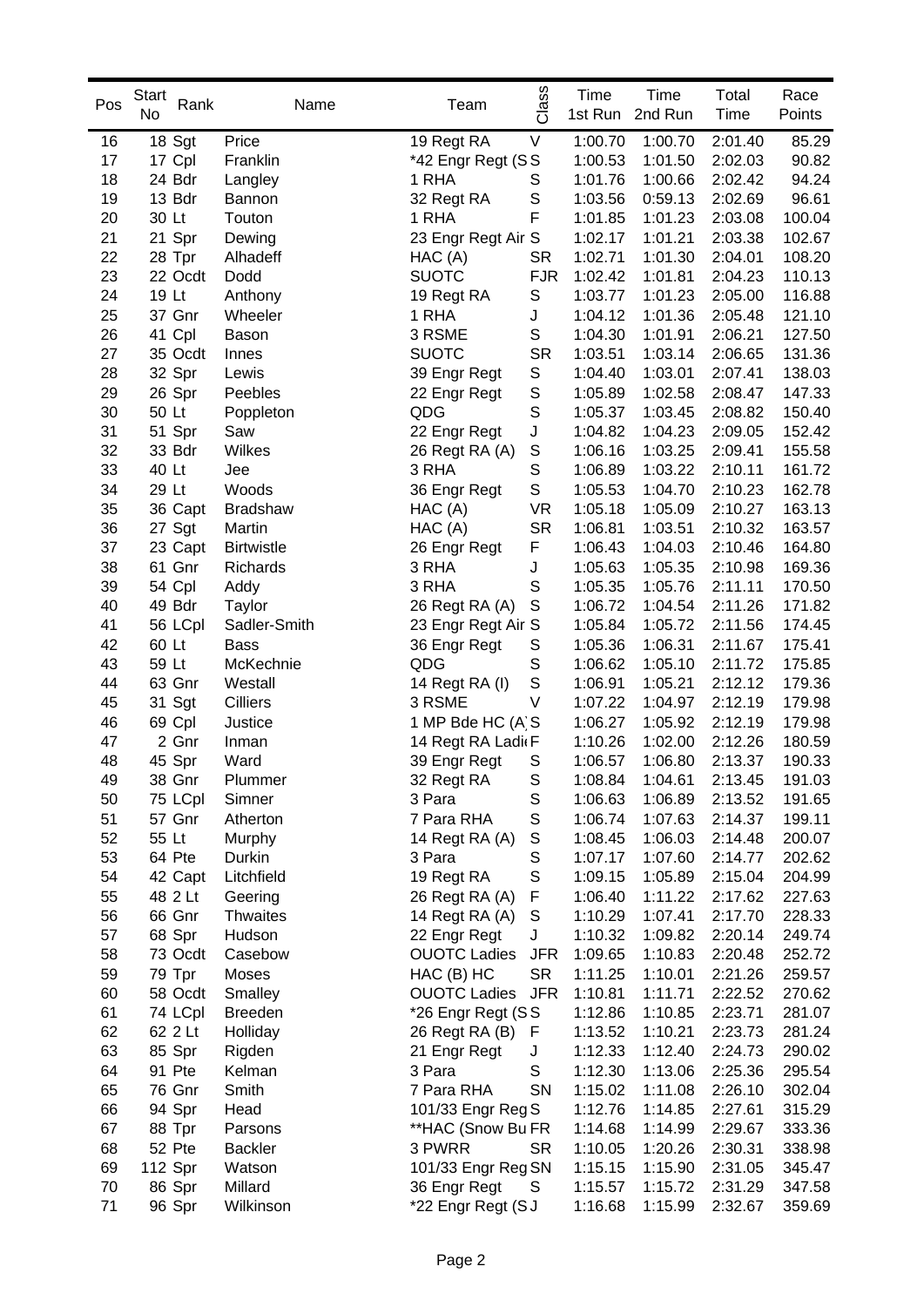| Pos | Start<br>Rank                | Name            | Class<br>Team                      | Time            | Time    | Total   | Race            |  |  |
|-----|------------------------------|-----------------|------------------------------------|-----------------|---------|---------|-----------------|--|--|
|     | No                           |                 |                                    | 1st Run         | 2nd Run | Time    | Points          |  |  |
| 72  | 82 Tpr                       | Kingdon         | <b>SR</b><br>HAC (B) HC            | 1:12.84         | 1:20.01 | 2:32.85 | 361.27          |  |  |
| 73  | 80 Capt                      | Poskitt         | F.<br>3 RHA                        | 1:13.70         | 1:19.30 | 2:33.00 | 362.59          |  |  |
| 74  | 99 Ocdt                      | Martin          | <b>OUOTC</b><br><b>JR</b>          | 1:17.55         | 1:15.57 | 2:33.12 | 363.64          |  |  |
| 75  | 84 Spr                       | Chaplow         | **21 Engr Regt ('FJ                | 1:18.91         | 1:16.53 | 2:35.44 | 384.00          |  |  |
| 76  | 103 Lt                       | Sunley          | 22 Engr Regt<br>F                  | 1:18.12         | 1:17.56 | 2:35.68 | 386.10          |  |  |
| 77  | 87 Spr                       | Ashurst         | $\mathbb S$<br>39 Engr Regt        | 1:19.17         | 1:16.84 | 2:36.01 | 389.00          |  |  |
| 78  | 90 Lt                        | Geary           | 1 MP Bde HC (A F                   | 1:17.92         | 1:20.86 | 2:38.78 | 413.31          |  |  |
| 79  | 116 Gnr                      | Perkins         | 14 Regt RA Ladi(FJN                | 1:23.28         | 1:18.71 | 2:41.99 | 441.47          |  |  |
| 80  | 110 Pte                      | Salvi           | 3 PWRR (I)<br><b>SR</b>            | 1:21.19         | 1:23.53 | 2:44.72 | 465.43          |  |  |
| 81  | 106 Ocdt                     | Evans           | <b>OUOTC Ladies</b><br><b>JFR</b>  | 1:20.85         | 1:24.83 | 2:45.68 | 473.85          |  |  |
| 82  | 114 Gnr                      | Thompson        | HAC (B) HC<br>S                    | 1:23.07         | 1:24.44 | 2:47.51 | 489.91          |  |  |
| 83  | 105 Lt                       | Ruddy           | F<br>39 Engr Regt                  | 1:22.80         | 1:26.20 | 2:49.00 | 502.99          |  |  |
| 84  | 115 Ocdt                     | Sankey          | <b>SR</b><br><b>OUOTC</b>          | 1:25.01         | 1:30.61 | 2:55.62 | 561.08          |  |  |
| 85  | 113 Gnr                      | Harris          | F<br>26 Regt RA (B)                | 1:26.46         | 1:32.90 | 2:59.36 | 593.90          |  |  |
| 86  | 117 Lt                       | Adams           | 101/33 Engr Reg S                  | 1:30.70         | 1:30.54 | 3:01.24 | 610.39          |  |  |
| 87  | 118 Ocdt                     | Lamsal          | <b>SUOTC</b><br><b>FR</b>          | 1:35.51         | 1:28.88 | 3:04.39 | 638.04          |  |  |
| 88  | 93 Tpr                       | Davies          | <b>SR</b><br>HAC (B) HC            | 2:06.56         | 1:16.08 | 3:22.64 | 798.18          |  |  |
| 89  | 119 Gnr                      | Knowlson        | F<br>26 Regt RA (B)                | 1:39.25         | 1:46.16 | 3:25.41 | 822.49          |  |  |
| 90  | 44 Gnr                       | <b>Burrows</b>  | $\mathsf S$<br>32 Regt RA          | 2:18.43         | 1:10.93 | 3:29.36 | 857.15          |  |  |
| 91  | 72 Lt                        | Thackwray       | $\mathsf S$<br>21 Engr Regt        | 2:25.59         | 1:12.65 | 3:38.24 | 935.07          |  |  |
| 92  | 111 Ocdt                     | Haycocks        | <b>OUOTC</b><br><b>SR</b>          | 1:23.74         | 2:41.61 | 4:05.35 | 1172.96         |  |  |
| 93  | 121 Gnr                      | Leach           | 14 Regt RA Ladi(F                  | 2:04.12         | 2:14.71 | 4:18.83 | 1291.25         |  |  |
| 94  | 70 Lt                        | Clafton         | 26 Engr Regt<br>F                  | 1:50.43         | 2:39.72 | 4:30.15 | 1390.59         |  |  |
| 95  | 81 LCpl                      | Hartnett        | 1 MP Bde HC (B) SR                 | 1:18.82         | 3:20.65 |         | 4:39.47 1472.37 |  |  |
|     | Did not start 1st run:       |                 |                                    |                 |         |         |                 |  |  |
|     | 34 LCpl<br>107 Pte           | Wolfe<br>Gorham | 2 Royal Anglian<br>2 Royal Anglian |                 |         |         |                 |  |  |
|     | Did not finish 1st run:      |                 |                                    |                 |         |         |                 |  |  |
|     | 98 Pte                       | Chamberlain     | 2 Royal Anglian                    |                 |         |         |                 |  |  |
|     | Did not start 2nd run:       |                 |                                    |                 |         |         |                 |  |  |
|     | 120 Gnr                      | Williamson      | 14 Regt RA Ladies                  |                 |         |         |                 |  |  |
|     | Did not finish 2nd run:      |                 |                                    |                 |         |         |                 |  |  |
|     | 10 Lt                        | Bosch           | 36 Engr Regt                       |                 |         |         |                 |  |  |
|     | 43 Spr                       | <b>Bond</b>     | 3 RSME                             |                 |         |         |                 |  |  |
|     | 47 LCpl                      | Crocker         | 3 Para                             |                 |         |         |                 |  |  |
|     | 53 Pte                       | Goodwin         | 3 PWRR                             |                 |         |         |                 |  |  |
|     | 65 Sgt                       | Soulsby         | 14 Regt RA (A)                     |                 |         |         |                 |  |  |
|     | 67 Spr                       | <b>Ellis</b>    | 21 Engr Regt                       |                 |         |         |                 |  |  |
|     | 78 Lt                        | Kennedy         | 32 Regt RA                         |                 |         |         |                 |  |  |
|     | 109 Cpl                      | Crisp           | 1 MP Bde HC (B)                    |                 |         |         |                 |  |  |
|     |                              |                 |                                    |                 |         |         |                 |  |  |
|     | <b>Disqualified 2nd run:</b> |                 |                                    | <b>Gate No:</b> |         |         |                 |  |  |
|     | 39 LCpl                      | Seaby           | 23 Engr Regt Air Assault           |                 |         |         |                 |  |  |

46 Ocdt Henriques OUOTC

71 Cpl Parker 1 MP Bde HC (A)